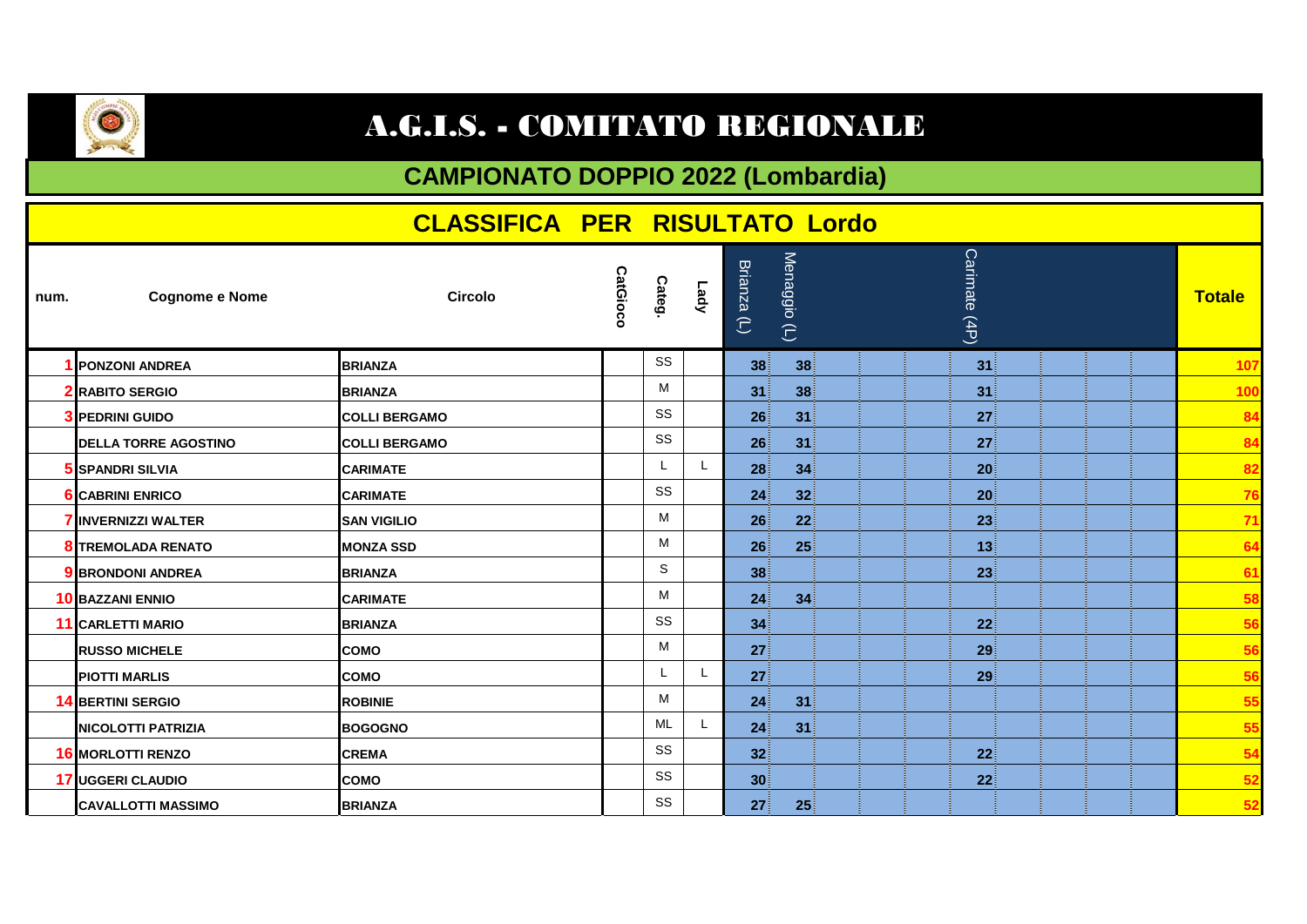| <b>SUOMINEN RIITTA</b>          | <b>CARIMATE</b>             | <b>ML</b>   | L            | 32 <sup>2</sup> | 20 | 52 |
|---------------------------------|-----------------------------|-------------|--------------|-----------------|----|----|
| <b>20 MERATI ROBERTO</b>        | <b>CARIMATE</b>             | M           |              | 30 <sup>°</sup> | 21 | 51 |
| <b>BUZZINI GIOVANNI</b>         | <b>CASTELLO TOLCINASCO</b>  | M           |              | 25<br>26        |    | 51 |
| <b>MAI BUZZINI BRUNA</b>        | <b>CASTELLO TOLCINASCO</b>  | <b>ML</b>   |              | 26<br>25        |    | 51 |
| <b>23 MERONI MAURIZIO</b>       | <b>BARLASSINA</b>           | SS          |              | 31              | 19 | 50 |
| <b>SMAIA GALLIANO</b>           | <b>BARLASSINA</b>           | М           |              | 31              | 19 | 50 |
| <b>ORSENIGO DOMENICO PIETRO</b> | <b>CARIMATE</b>             | M           |              | 30              | 20 | 50 |
| 26 CASTELLI CARLO               | <b>CARIMATE</b>             | SS          |              | 28              | 20 | 48 |
| <b>PUGLIESE ANGELO RAFFAEL</b>  | <b>MONZA SSD</b>            | SS          |              | 28              | 20 | 48 |
| <b>VILLA CLAUDIO</b>            | <b>MONZA SSD</b>            | SS          |              | 28              | 20 | 48 |
| <b>LO GRASSO ROBERTO</b>        | <b>MONZA SSD</b>            | SS          |              | 25              | 23 | 48 |
| <b>30 LIETTI UMBERTO</b>        | <b>GREEN CLUB</b>           | М           |              | 27              | 19 | 46 |
| <b>31 VERGA DANIELE</b>         | <b>CARIMATE</b>             | M           |              | 27              | 15 | 42 |
| <b>32 REQUILIANI ROBERTO</b>    | <b>CASTELLO TOLCINASCO</b>  | M           |              | $14$<br>25      |    | 39 |
| <b>ZANABONI LAURA</b>           | <b>CASTELLO TOLCINASCO</b>  | ML          |              | 25<br>14        |    | 39 |
| <b>34 MERONI ALESSANDRO</b>     | <b>CARIMATE</b>             | M           |              | 17              | 21 | 38 |
| <b>BONAUGURO RINO</b>           | <b>MONZA SSD</b>            | M           |              | 25              | 13 | 38 |
| <b>BORRA CLEMENTE</b>           | <b>LANZO</b>                | SS          |              | 38              |    | 38 |
| <b>LANFRANCONI MASSIMO</b>      | <b>CONTINENTAL VERBANIA</b> | $\mathbf S$ |              | 38              |    | 38 |
| <b>38 GIOBBI ALBERTO</b>        | <b>CARIMATE</b>             | $\mathsf S$ |              | 36              |    | 36 |
| <b>COLOMBO DARIO</b>            | <b>CARIMATE</b>             | M           |              | 36              |    | 36 |
| <b>MAGGIONI CLAUDIO</b>         | <b>BRIANZA</b>              | SS          |              | 36              |    | 36 |
| <b>GIARDINA PAPA MARIA</b>      | <b>VILLA PARADISO SSD</b>   | L           | $\mathbf{L}$ | 36              |    | 36 |
| <b>GOFFI ALBERTO</b>            | <b>SAN VIGILIO</b>          | M           |              | 22              | 14 | 36 |
| <b>CRESPIN SONIA</b>            | <b>SAN VIGILIO</b>          | <b>ML</b>   |              | 22              | 14 | 36 |
| <b>44 BIASCI ENRICO</b>         | <b>BRIANZA</b>              | $\mathsf S$ |              | 35              |    | 35 |
| <b>DE ROSA GIANPAOLO</b>        | <b>BRIANZA</b>              | $\mathsf S$ |              | 35              |    | 35 |
| <b>46 CALDEROLI LIVIO</b>       | <b>CAMPODOGLIO</b>          | SS          |              | 34              |    | 34 |
| <b>GIORGI FRANCO</b>            | <b>GREEN CLUB</b>           | M           |              | 34              |    | 34 |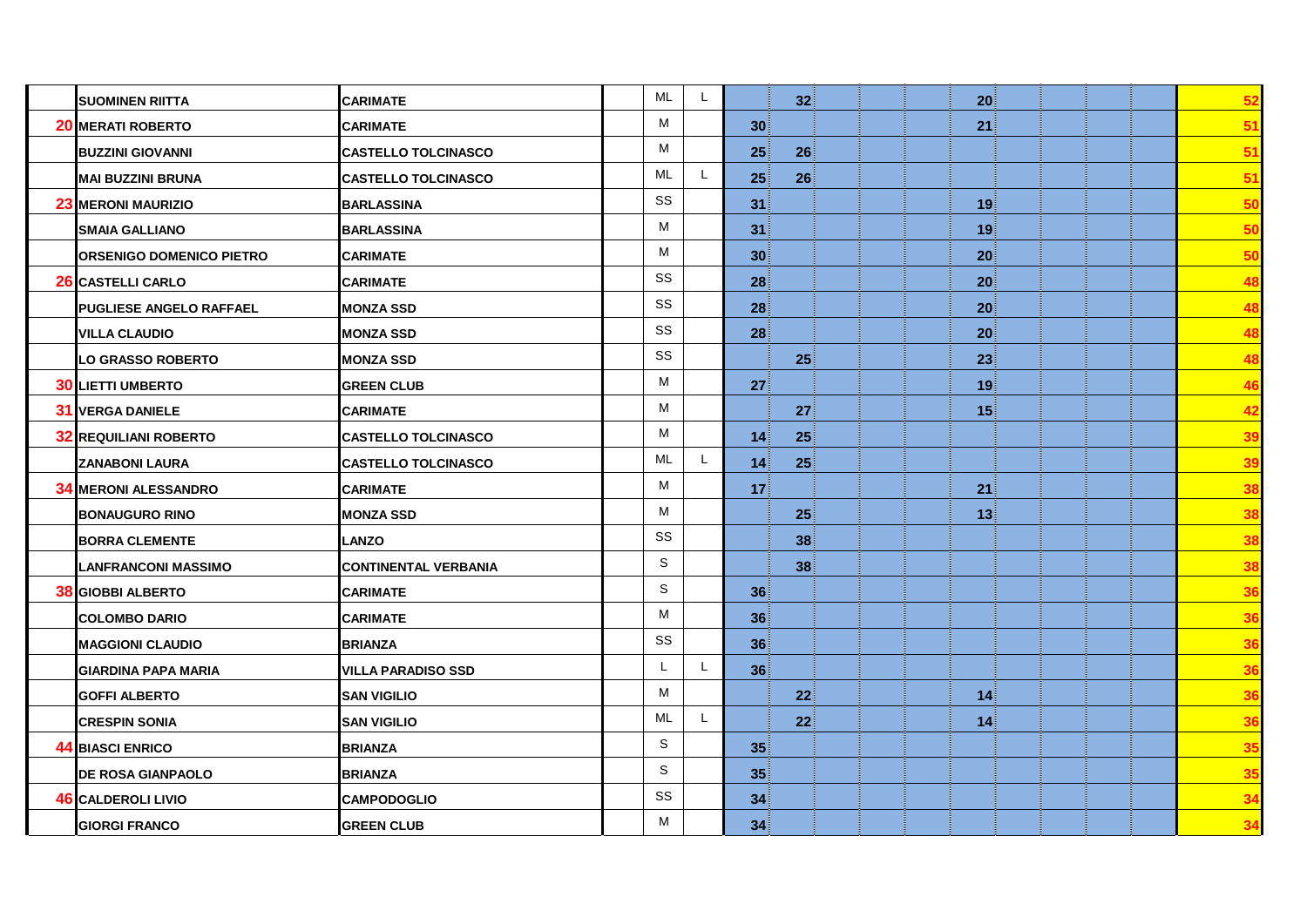| <b>SCANAGATTA GIUSEPPE</b>       | <b>GREEN CLUB</b>          | M         | 34              |    |    |  | 34        |
|----------------------------------|----------------------------|-----------|-----------------|----|----|--|-----------|
| <b>CANOSSA CARLO ALBERTO</b>     | <b>CASTELLO TOLCINASCO</b> | M         | 20 <sup>1</sup> | 14 |    |  | 34        |
| <b>CANOSSA FRIGERIO ELIANA</b>   | <b>CASTELLO TOLCINASCO</b> | ML        | L<br>20         | 14 |    |  | 34        |
| 51 SCANZI FAUSTINO               | <b>COLLI BERGAMO</b>       | M         | 32 <sup>5</sup> |    |    |  | 32        |
| <b>VERGANI DANIELE</b>           | <b>BRIANZA</b>             | SS        | 32 <sup>5</sup> |    |    |  | 32        |
| <b>BANFI ERNESTO</b>             | <b>BRIANZA</b>             | SS        | 32 <sup>2</sup> |    |    |  | 32        |
| <b>54 FRANCHIN ROBERTO</b>       | <b>BRIANZA</b>             | SS        | 31              |    |    |  | 31        |
| <b>55 ROTONDI GIUSEPPE</b>       | <b>BRIANZA</b>             | M         | 30 <sup>°</sup> |    |    |  | 30        |
| <b>CORNO VALERIO</b>             | <b>BRIANZA</b>             | M         | 30 <sup>°</sup> |    |    |  | 30        |
| PIFFANELLI LIVIANA               | <b>BRIANZA</b>             | ML        | 30 <sup>°</sup> |    |    |  | 30        |
| <b>CAPPA CATERINA</b>            | <b>VIRGINIA</b>            | <b>ML</b> |                 | 19 | 11 |  | 30        |
| <b>BUFFONI LIVIO</b>             | <b>VIRGINIA</b>            | M         |                 | 19 | 11 |  | 30        |
| <b>60 RIBOLDI GILBERTO MARIO</b> | <b>CREMA</b>               | SS        | 29 <sup>°</sup> |    |    |  | 29        |
| <b>CATTANEO RINO</b>             | <b>BRIANZA</b>             | M         | 29              |    |    |  | 29        |
| <b>PETAZZI ENRICO</b>            | <b>MENAGGIO</b>            | M         |                 | 29 |    |  | 29        |
| <b>STRAZZA GIULIO ADOLFO</b>     | <b>CREMA</b>               | M         |                 | 29 |    |  | 29        |
| <b>64 BARONCHELLI ANDREA</b>     | <b>GARDAGOLF</b>           | SS        | 28              |    |    |  | 28        |
| <b>BONARDI FIORENZO</b>          | <b>GARDAGOLF</b>           | SS        | 28 <sup>°</sup> |    |    |  | 28        |
| <b>SEVERGNINI STEFANO</b>        | <b>BRIANZA</b>             | M         | 28              |    |    |  | 28        |
| <b>RIGANELLI MAURIZIO</b>        | <b>BRIANZA</b>             | M         | 28 <sup>3</sup> |    |    |  | 28        |
| <b>POZZOBON DINO</b>             | <b>GREEN CLUB</b>          | M         | 28 <sup>5</sup> |    |    |  | 28        |
| <b>MOIOLI GIULIO</b>             | <b>GREEN CLUB</b>          | M         | 28              |    |    |  | 28        |
| <b>ZENI RICCARDO</b>             | <b>PANORAMA GOLF</b>       | SS        |                 | 28 |    |  | 28        |
| <b>CAVADINI ANNA MARIA</b>       | <b>PANORAMA GOLF</b>       | SSL       |                 | 28 |    |  | 28        |
| <b>72 VINCENT COLIN</b>          | <b>GREEN CLUB</b>          | M         | 27 <sub>l</sub> |    |    |  | <b>27</b> |
| <b>SICA ANTONIO</b>              | <b>BRIANZA</b>             | M         | 27              |    |    |  | 27        |
| <b>TAMBORINI MARCO</b>           | <b>CARIMATE</b>            | SS        |                 | 27 |    |  | 27        |
| <b>75 ZORDAN GIORGIO</b>         | <b>GREEN CLUB</b>          | S         | 26 <sup>2</sup> |    |    |  | 26        |
| <b>ZORDAN GIAMPAOLO</b>          | <b>GREEN CLUB</b>          | M         | 26              |    |    |  | 26        |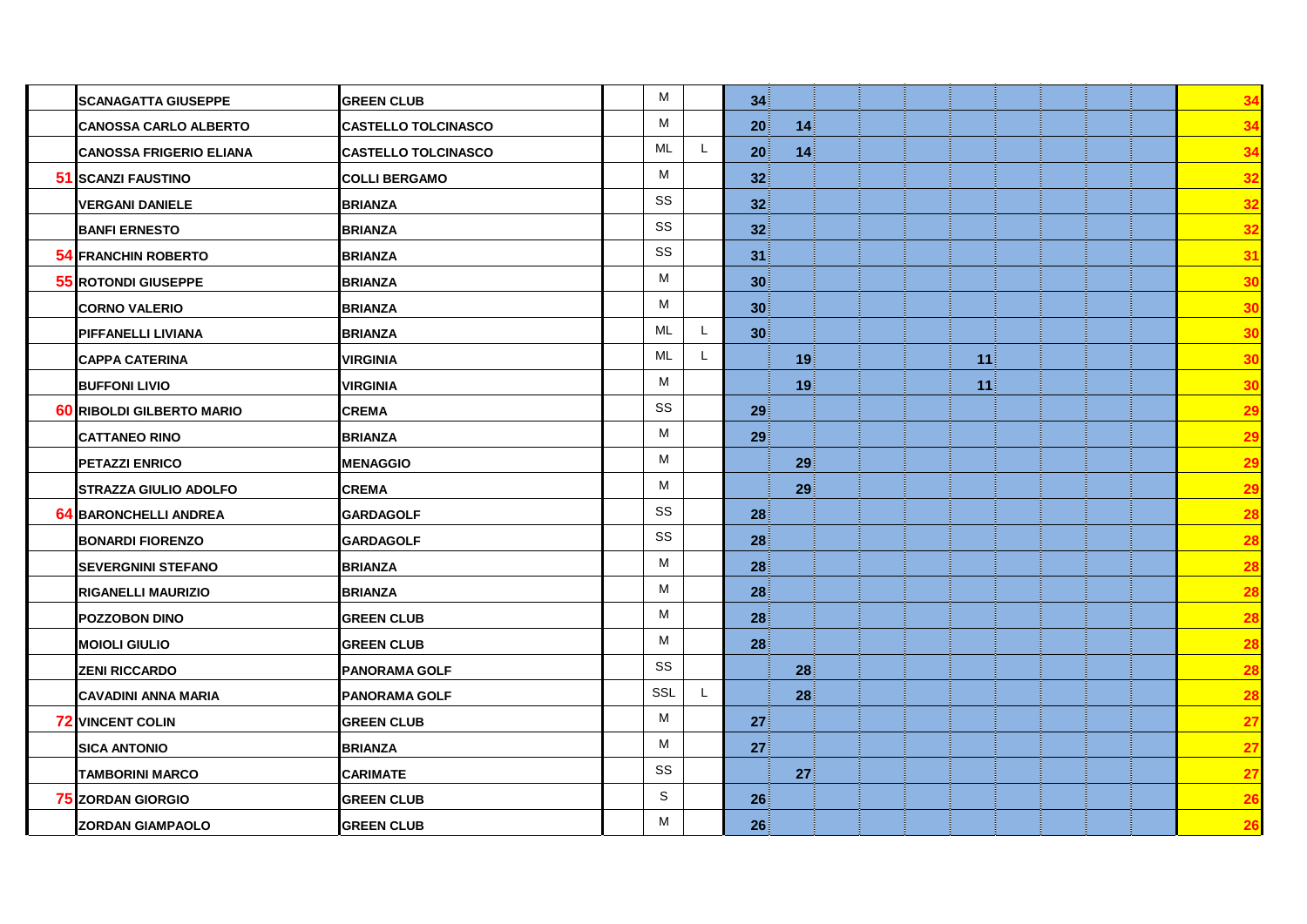| <b>BALLESTRAZZI CLAUDIO</b>  | <b>SAN VITO</b>    | SS                        | 26              |                 |  |                 |  |  | 26              |
|------------------------------|--------------------|---------------------------|-----------------|-----------------|--|-----------------|--|--|-----------------|
| <b>PASTURINI BRUNO</b>       | <b>SAN VITO</b>    | M                         | 26 <sup>2</sup> |                 |  |                 |  |  | 26              |
| <b>ELLI SILVANA</b>          | <b>CARIMATE</b>    | ML<br>L.                  |                 |                 |  | 26              |  |  | 26              |
| <b>DE FAVERI PIETRO</b>      | <b>CARIMATE</b>    | SS                        |                 |                 |  | 26              |  |  | 26              |
| <b>BOSSI DARIO</b>           | <b>MENAGGIO</b>    | M                         |                 | 26              |  |                 |  |  | 26              |
| <b>MOTTA MARIO</b>           | <b>MENAGGIO</b>    | SS                        |                 | 26              |  |                 |  |  | 26              |
| <b>83 POZZI MAURIZIO</b>     | <b>BRIANZA</b>     | SS                        | 25              |                 |  |                 |  |  | 25              |
| <b>FRIZZA SERGIO</b>         | <b>BRIANZA</b>     | SS                        | 25              |                 |  |                 |  |  | 25              |
| <b>BERGNA JOLANDA</b>        | <b>CARIMATE</b>    | ML                        | 17 <sup>3</sup> |                 |  | $\bf{8}$        |  |  | 25              |
| <b>SALVINI LUCA</b>          | <b>BRIANZA</b>     | S                         |                 |                 |  | 25              |  |  | 25              |
| <b>KAYSER JOERG HARALD</b>   | <b>BRIANZA</b>     | S                         |                 |                 |  | 25              |  |  | <u>25</u>       |
| <b>SALVIA GIUSEPPE</b>       | <b>BRIANZA</b>     | SS                        |                 | 25              |  |                 |  |  | <b>25</b>       |
| <b>BERTOCCHI RINA</b>        | <b>BRIANZA</b>     | <b>ML</b><br>$\mathbf{L}$ |                 | 25              |  |                 |  |  | 25              |
| <b>QUARTANA FRANCO</b>       | LAGHI              | M                         |                 | 25              |  |                 |  |  | 25              |
| <b>QUARTANA CATERINA</b>     | LAGHI              | $ML$<br>L.                |                 | 25              |  |                 |  |  | 25              |
| <b>92 TORTORELLA DANIELE</b> | <b>GREEN CLUB</b>  | M                         | 24              |                 |  |                 |  |  | 24              |
| <b>FRISONE GABRIELE</b>      | <b>GREEN CLUB</b>  | M                         | 24              |                 |  |                 |  |  | 24              |
| 94 SPREAFICO RICCARDO        | <b>MENAGGIO</b>    | М                         |                 |                 |  | 23              |  |  | 23              |
| <b>PIZZI MASSIMO</b>         | <b>MENAGGIO</b>    | SS                        |                 |                 |  | 23              |  |  | 23              |
| <b>BONI LAURA MARIA</b>      | <b>BRIANZA</b>     | L<br>L                    |                 |                 |  | 23              |  |  | 23              |
| <b>97 CORTELLINI WALTER</b>  | <b>CARIMATE</b>    | M                         |                 |                 |  | 22              |  |  | $\overline{22}$ |
| <b>DE ANGELIS GIOVANNI</b>   | <b>BE GOLF</b>     | SS                        |                 |                 |  | 22              |  |  | 22              |
| <b>HEILBRON MARIA</b>        | <b>CARIMATE</b>    | $ML$<br>L.                |                 |                 |  | 22 <sup>2</sup> |  |  | 22              |
| <b>MANDELLI MASSIMO</b>      | <b>GREEN CLUB</b>  | SS                        |                 |                 |  | 22              |  |  | 22              |
| <b>CORDIERI CALOGERO</b>     | <b>GREEN CLUB</b>  | SS                        |                 |                 |  | 22              |  |  | 22              |
| <b>BILANGIONE SILVANA</b>    | <b>SAN VIGILIO</b> | ML<br>L                   |                 | 22 <sup>5</sup> |  |                 |  |  | 22              |
| <b>103 ROSSI CORNELIO</b>    | <b>MONZA SSD</b>   | M                         | 21              |                 |  |                 |  |  | 21              |
| <b>VALERI VALERIO</b>        | <b>MONZA SSD</b>   | M                         | 21              |                 |  |                 |  |  | 21              |
| <b>SANGREGORIO EUGENIO</b>   | <b>CARIMATE</b>    | M                         |                 |                 |  | 21              |  |  | 21              |